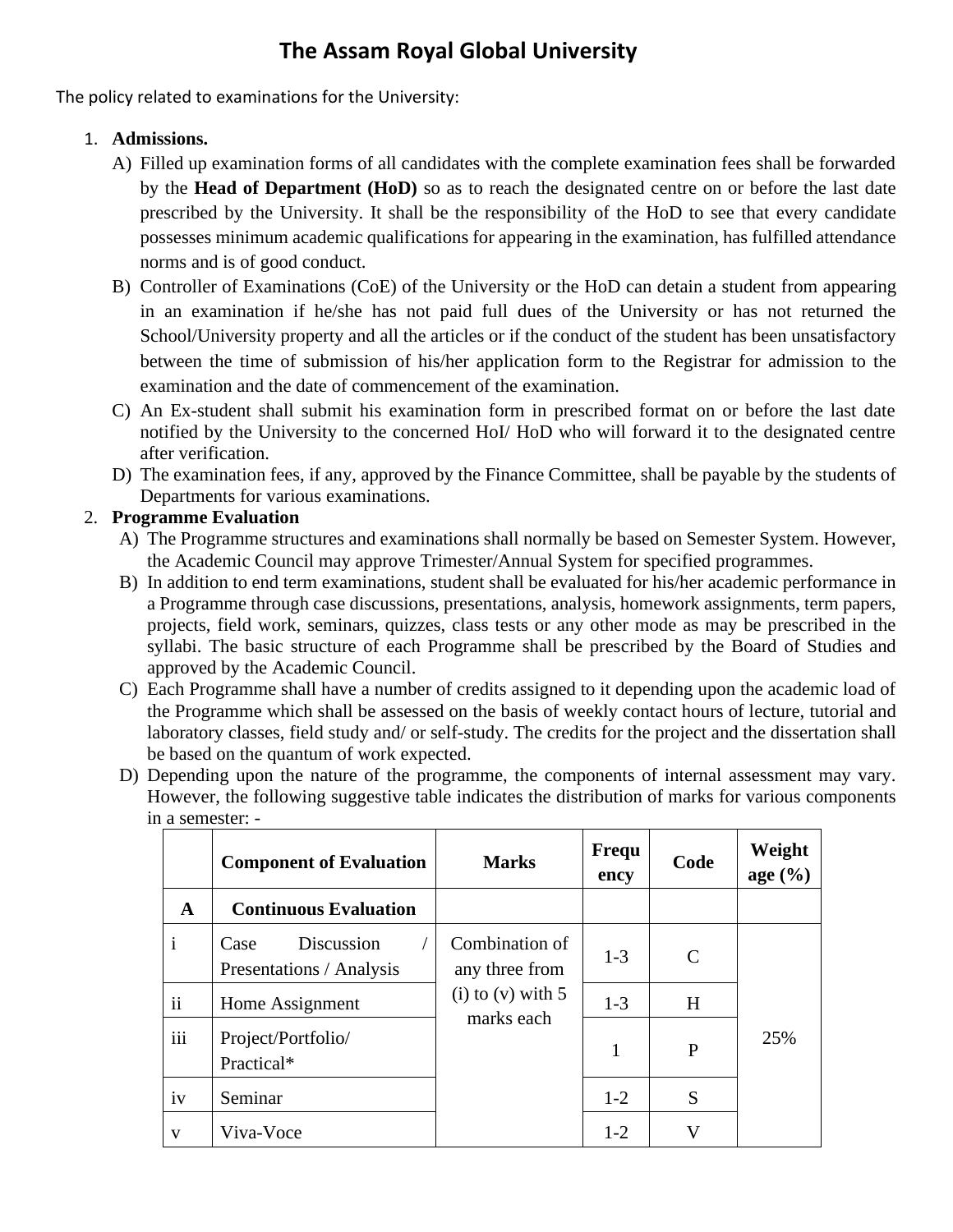| vi  | Quiz/Class Test(s)/MSE                       | MSE shall be of<br>10 marks       | $1 - 3$ | Q/CT       |      |
|-----|----------------------------------------------|-----------------------------------|---------|------------|------|
| vii | Attendance                                   | Attendance shall<br>be of 5 marks | 100%    | A          | 5%   |
| B   | End<br><b>Semester</b><br><b>Examination</b> |                                   |         | <b>ESE</b> | 70%  |
|     | <b>Total</b>                                 |                                   |         |            | 100% |

## **3. Attendance**

- A. Students are expected to have 100% attendance in all Programme units. However, relaxation of maximum 25% may be allowed to cater for sickness or other valid reasons beyond the control of the students. A student whose attendance is less than 75%, whatever may be the reason for shortfall, will not be permitted to appear in the SEE.
- B. Under extreme special circumstances, in rarest of cases, the VC may condone up to maximum of 5% attendance (In addition to 25%) provided that there are sufficient reasons with documentary proof and the cases are duly recommended by HoD/ Dean of the Faculty.

#### **4. Minimum and Maximum Duration of Academic Programmes**

- A. The minimum period required for completion of a programme shall be as specified in the Scheme of Teaching and Examination and Syllabi for concerned programme and approved by the Academic Council on the recommendations of the Board of Studies.
- B. The maximum permissible period for completing a programme up to three academic years shall be N+2 year (four semesters / six trimesters) and for the programmes of more than three academic years duration, the maximum permissible period shall be N+3 academic years (six semesters / nine trimesters), where "N" represents the minimum duration of the programme.

#### **5. Assessment System**

The condition for qualifying separately in Continuous Internal Assessment is not mandatory. However, a student is required to secure minimum 30% marks separately in SEE. Minimum aggregate marks of 35% in UG Programmes and 40% in PG Programmes are to be considered 'PASS' in each Programme Unit.

#### **5.1 Grading System**

A. The level of students' academic performance as the aggregate of continuous evaluation and end term examination shall be reflected by letter grades on a ten point scale according to the connotation as per **Table-A**.

|              | Table-A.                             |                                       |
|--------------|--------------------------------------|---------------------------------------|
| <b>GRADE</b> | <b>QUALITATIVE</b><br><b>MEANING</b> | <b>GRADE POINT</b><br><b>ATTACHED</b> |
|              | Outstanding                          | 10                                    |
| $A+$         | Excellent                            |                                       |
| Α            | Very Good                            | 8                                     |
| $B+$         | Good                                 |                                       |
|              | <b>Above Average</b>                 |                                       |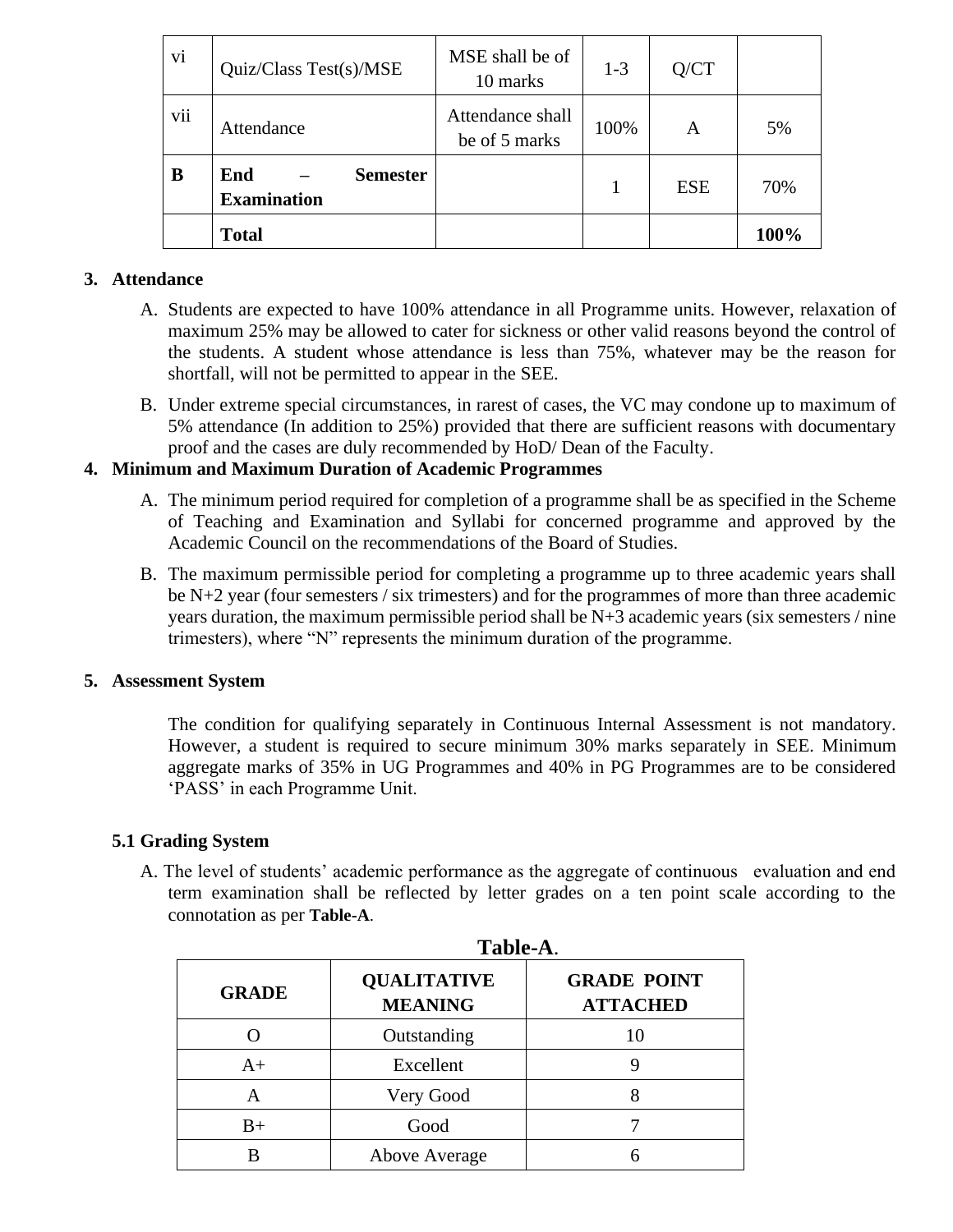| ĸ- | Average            |  |
|----|--------------------|--|
|    | Satisfactory       |  |
|    | <b>Border Line</b> |  |
|    | Fail               |  |

**Note: Letter grade C will not be allotted to any of the students in result. If any student gets C grade than it will be converted to either C+ by allotting grace marks (Maximum up to 5 marks divided maximum up to 3 subjects) or F.**

- C. To reach at the letter grades as per table A, Relative Grading system is followed provided the number of students in a class is more than 30.
- D. However, if number of students in a class is up to 30 than Absolute Grading system is followed with following cut-off for various grades:

| Grade       | Qualitative<br><b>Value</b><br>of Grade | <b>Minimum</b><br>Percentage of<br><b>Marks for Letter</b><br><b>Grade for PG</b><br><b>Programmes</b> | <b>Minimum</b><br>Percentage of<br><b>Marks</b> for<br><b>Letter Grade</b><br>for UG<br><b>Programmes</b> |  |
|-------------|-----------------------------------------|--------------------------------------------------------------------------------------------------------|-----------------------------------------------------------------------------------------------------------|--|
| $\mathbf 0$ | Outstanding                             | 80                                                                                                     | 80                                                                                                        |  |
| $A+$        | Excellent                               | 75                                                                                                     | 70                                                                                                        |  |
| A           | Very Good                               | 68                                                                                                     | 65                                                                                                        |  |
| $B+$        | Good                                    | 60                                                                                                     | 55                                                                                                        |  |
| B           | <b>Above Average</b>                    | 52                                                                                                     | 50                                                                                                        |  |
| <b>B-</b>   | Average                                 | 45                                                                                                     | 45                                                                                                        |  |
| $C+$        | Satisfactory                            | 40                                                                                                     | 35                                                                                                        |  |
| $\mathbf C$ | <b>Border Line</b>                      | 35                                                                                                     | 30                                                                                                        |  |
| F           | Fail                                    | Less than 35                                                                                           | Less than 30                                                                                              |  |

- E. There shall be no provision for appearing in any component of Internal Assessment in subsequent semesters.
- F. Students shall not be allowed for Re-appear/Improvement if a student has got passing letter grades in any of the programme units. However, if a student has got F grade in any of the programme unit than will be allowed to Re-appear for the subject but 'B' capping will be applicable.

| PASSING/PROMOTION CRITERIA |                      |             |             |             |                          |             |             |             |             |   |   |
|----------------------------|----------------------|-------------|-------------|-------------|--------------------------|-------------|-------------|-------------|-------------|---|---|
| Passing/                   | <b>UG</b> Programmes |             |             |             | <b>PG</b> Programmes     |             |             |             |             |   |   |
| Promotion                  | Passing<br>Promotion |             | A           |             | Passing                  | Promotion   |             | AP          | Remarks     |   |   |
| Year                       | <b>SGPA</b>          | <b>CGPA</b> | <b>SGPA</b> | <b>CGPA</b> | P                        | <b>SGPA</b> | <b>CGPA</b> | <b>SGPA</b> | <b>CGPA</b> |   |   |
| I to II                    | 4.5                  | 5.0         | 3.5         | 4.5         | ∗                        | 5.0         | 6.0         | 4.5         | 5.0         | ∗ |   |
| II to III                  | 4.5                  | 5.0         | 3.5         | 4.5         | $\overline{\phantom{0}}$ | 5.0         | 6.0         | 4.5         | 5.0         | - |   |
| III to IV                  | 4.5                  | 5.0         | 3.5         | 4.5         | $\overline{\phantom{a}}$ | 5.0         | 6.0         | 4.5         | 5.0         |   | 3 |
| <b>IV</b> to Final         | 4.5                  | 5.0         | 3.5         | 4.5         |                          | 5.0         | 6.0         | 4.5         | 5.0         |   | 4 |
| <b>REMARKS EXPLANATION</b> |                      |             |             |             |                          |             |             |             |             |   |   |

**5.2 Result**